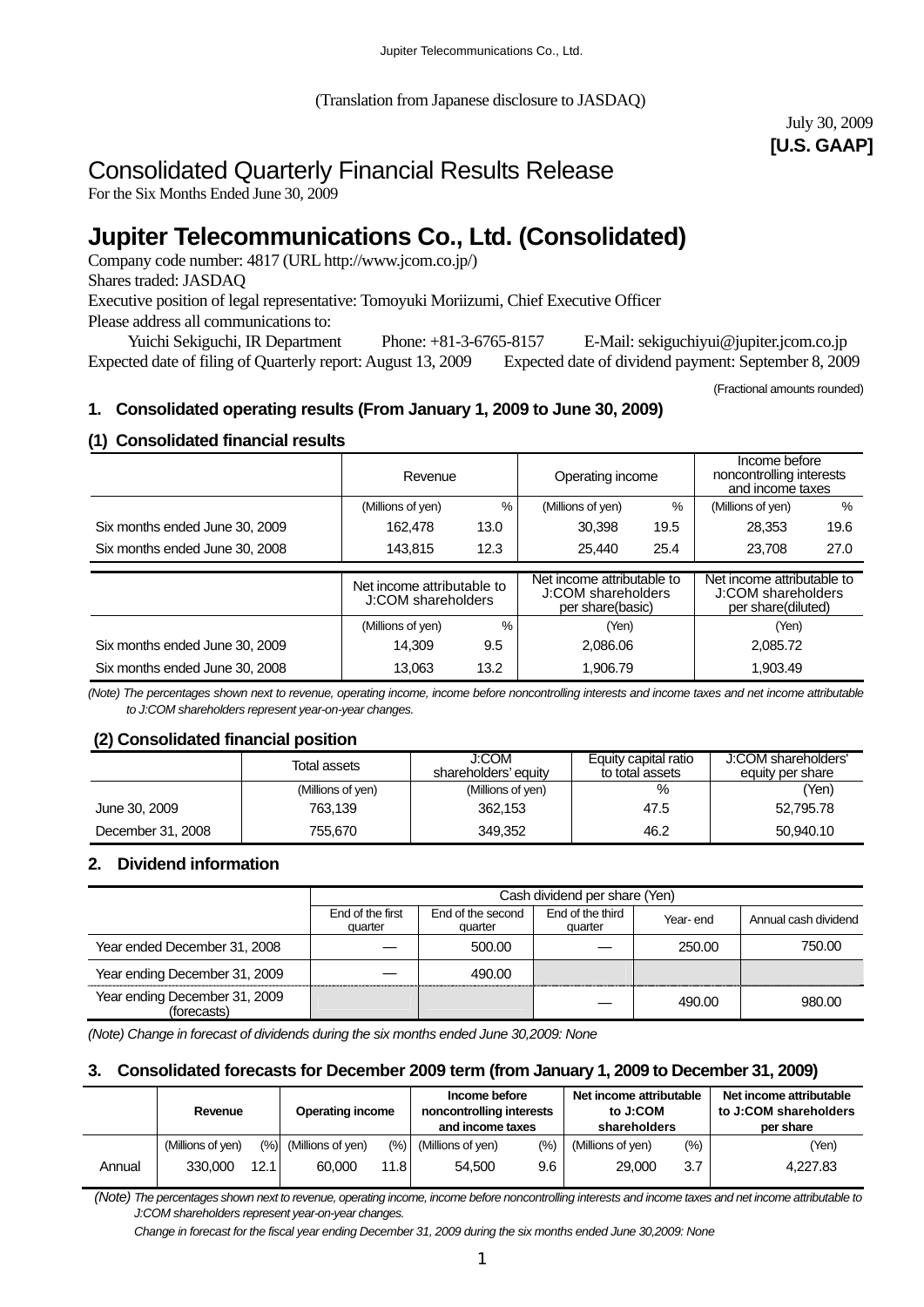#### **4. Other**

(1) Changes of significant consolidated subsidiaries : None

- (2) Adoption of simplified method or specific method to quarterly consolidated financial statements: None
- (3) Change in significant accounting policies, procedures and presentation in quarterly consolidated financial statements:
	- (i) Changes due to revision of accounting standards and other regulations : Yes
	- (ii) Others : None

*(Note) Please refer to page 6.* 

- (4) Outstanding shares
	- (i) Number of issued shares at end of term (consolidated): As of June 30, 2009: 6,939,508 shares As of December 31, 2008: 6,938,107 shares
	- (ii) Number of treasury stock:
	- (iii) Number of weighed average stock: Six months ended June 30, 2009: 6,859,120 shares Six months ended June 30, 2008: 6,851,517 shares

As of June 30, 2009: 80,000 shares As of December 31, 2008: 80,000 shares

(Cautionary note regarding future-related information)

The forecasts contained in this report have been prepared on the basis of information that is currently available. Because such estimates are inherently very uncertain, actual results may differ from the forecasts. The Company does not guarantee that it will achieve these estimated results and advises readers to refrain from depending solely on these forecasts. Readers should also note that the Company is under no obligation to revise this information on a regular basis.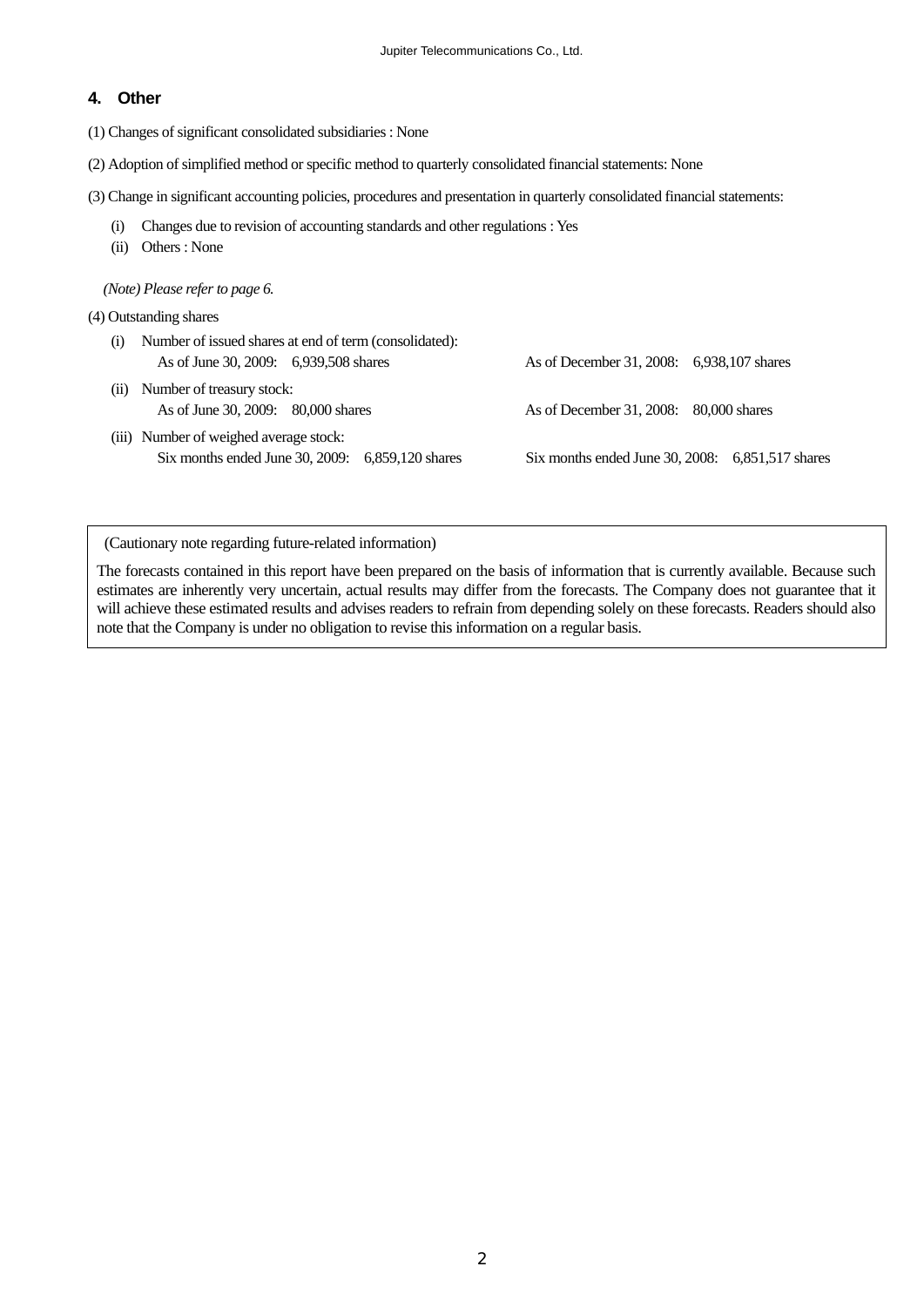# **1. Qualitative information regarding consolidated business results**

Throughout the first half of the fiscal year ending December 31, 2009, those markets in which Jupiter Telecommunications Co., Ltd. ("J:COM" or "the Company") and its consolidated group ("the J:COM Group") operate were characterized by an extremely challenging operating environment. This was particularly evident in the broadcasting and telecommunication service markets where competition with major telecommunications companies further intensified. Despite these circumstances, the J:COM Group made steady progress with its Volume plus Value strategies which targets expansion of the number of subscribing households and improvement of monthly revenue per unit (ARPU), while enhancing management efficiency across the J:COM Group and further strengthening its competitive position.

In the area of new subscriber acquisition, and as a part of J:COM's efforts to diversify its sales channels, additional steps were taken to further develop the J:COM Shops network. As a result of these endeavors, the number of J:COM Shops as of June 30, 2009 increased to 72, up from 50 as of December 31, 2008. Further, the Company made efforts to increase the number of subscribers utilizing the J:COM Group's inbound call centers as well as to place partner with large appliance franchises.

Recognizing the complete changeover to terrestrial digital broadcasting by July 2011 as a significant business opportunity, the J:COM Group continued to implement measures throughout the first half of the fiscal year ending December 31, 2009. In particular, the J:COM Group stepped up efforts to increase the number of fee-based retransmission only households across its service area which comprises 800,000 to 1,000,000 communal reception households. As a result, the Company closed contracts with several large communal reception facilities. (J:COM does not count such retransmission only households as RGUs.)

In addition to the above efforts to increase the number of subscribing households, the J:COM Group also established rmeasures aimed at preventing churn, by appointing responsible officers to oversee the implementation of cancellation prevention programs to retain both existing and newly acquired customers.

As a part of its efforts to improve ARPU, the J:COM Group continues to promote and enhance value-added TV services. The J:COM Group strengthened and expanded its high-definition (HD) channels provided through the J:COM TV Digital service while reinforcing and augmenting its Video-on-Demand (VOD) and other service capabilities.

Complementing its existing lineup of HD channels, the J:COM Group added one premium channel in April 2009 and an additional four channels in movies and dramas from  $1<sup>st</sup>$  of July. The J:COM Group also plans to add an additional five channels. for an aggregate total of 10, by the end of 2009, bringing the ratio of HD channels to total J:COM TV Digital service channels including terrestrial and BS broadcasting to approximately 40%.

Turning to the J:COM Group's VOD services, J:COM worked diligently to increase usage by enhancing the attractiveness and usability to subscribers so as to increase utilization. As one example, the Company included in its lineup of VOD services the latest dramas broadcasted by FOX channel from July 2009. In this manner, J:COM is providing a platform for viewers to catch up on programs that they were unable to watch when initially broadcast. Looking ahead, the J:COM Group will promote a host of initiatives aimed at bolstering customer viewing of its VOD services.

In addition to the previously identified initiatives, J:COM placed considerable emphasis on efforts to streamline the integration of newly acquired cable television companies and businesses into the Company's network. This entailed vigorous steps to ensure consistency with regard to customer management systems, its product and service content as well as marketing skills. Buoyed by the merger with Mediatti Communications, Inc. on April 1, 2009, the Company worked diligently to reduce costs as a part of its comprehensive efforts to promote increased efficiency in management and business operations. In general terms, the service subscription penetration rate, bundle ratios (the number of services offered per subscribing household) and ARPU of newly acquired subsidiaries are low when compared with those of the existing J:COM Group. This is attributable to differences in the number of services provided and marketing techniques among relevant parties. J:COM services will be gradually incorporated into the former Mediatti group from July 2009. By introducing those services in which J:COM has a competitive advantage, a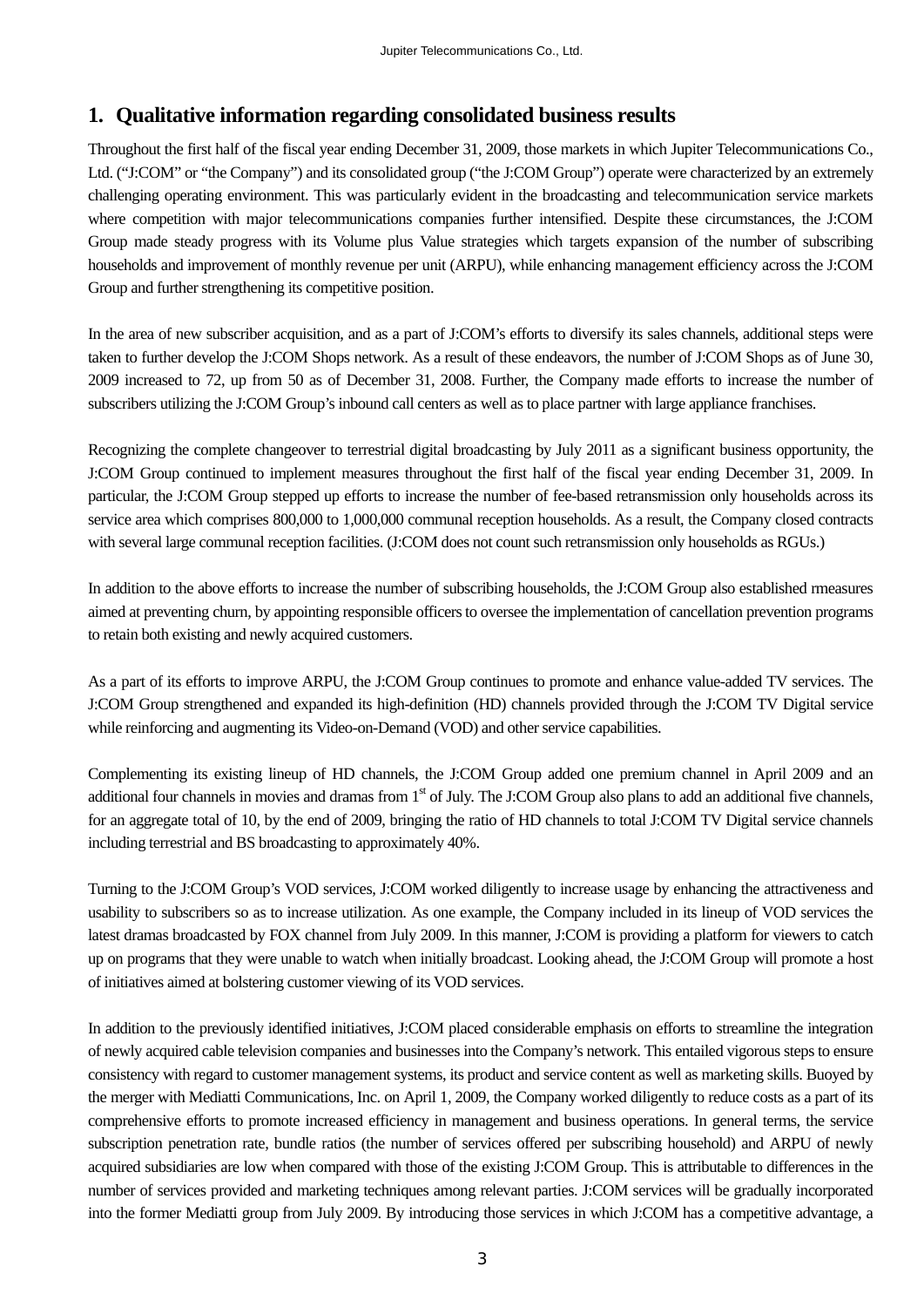benefit to the aforementioned operating indicators is anticipated.

During the first half of the fiscal year ending December 31, 2009, J:COM actively strengthened collaboration with outside parties by marketing its competitive services beyond the confines of the J:COM Group. In May 2009, the Company decided to provide VOD services to its communications, Inc. (iTSCOM), the cable television company of the Tokyu Group. Utilizing the J:COM Group's platform, VOD services is expected to commence across iTSCOM's service area within the year. Looking ahead, the J:COM Group will attempt to improve its VOD content procurement capabilities and anticipates further benefits to be realized through increased collaboration.

As a result of the above, the total number of subscribing households (the number of households that subscribe to one or more services) of consolidated managed system operators as of June 30, 2009 rose to 3,219,200 households, an increase of 459,600 households (17%) from June 30, 2008. By type of service, cable television subscribers grew by 329,100 households (15%) from June 30, 2008 to 2,574,600 households as of June 30, 2009. Of this total, the number of J:COM TV Digital subscribers rose by 538,100 households (33%) to 2,178,400 households as of June 30, 2009, accounting for 85% of all cable television subscribers. The number of high-speed Internet access and telephony services subscribers increased by 255,800 households (20%) and 261,300 households (19%), respectively as compared to June 30, 2008, rising to 1,536,400 households and 1,666,200 households, respectively as of June 30, 2009.

The number of services offered per subscribing household (bundle ratio) was unchanged at 1.79 as of June 30, 2009 from June 30, 2008. However, excluding the impact of Jyohoku New Media Co., Ltd. and former Mediatti group companies, the bundle ratio increased to 1.83. The average monthly revenue per subscribing household (ARPU) decreased from ¥7,754 for the six months ended June 30, 2008 to ¥7,717 for the six months ended June 30, 2009. However, excluding the impact of Jyohoku New Media Co., Ltd. and former Mediatti group companies, ARPU increased to ¥7,801.

In the following discussion, J:COM quantifies the impact of acquisitions on its results of operations. The acquisition impact represents the Company's estimate of the difference between the operating results of the period under comparison that is attributable to the timing of an acquisition. In general, we base our estimate of the acquisition impact on an acquired entity's operating results during the first three months following the acquisition date such that changes from those operating results in subsequent periods are considered to be organic changes. Included as acquisitions are (i) the January 2008 acquisition of Kyoto Cable Communications Co., Ltd., (ii) the February 2008 business transfer from the Kobe City Development & Management Foundation (arrangement for Cablenet Kobe-Ashiya Co., Ltd., to take over a portion of the service area of Kobe Cable Vision), (iii) the August 2008 consolidation of Fukuoka Cable Network Co., Ltd., and (iv) the December 2008 acquisition of Jyohoku New Media Co., Ltd. (Taito Cable Television), and (v) the December 2008 acquisition of Mediatti Communications, Inc. and its subsidiaries.

#### **Revenue**

Total revenue increased by ¥18,663 million, or 13% from ¥143,815 million for the six months ended June 30, 2008 to ¥162,478 million for the six months ended June 30, 2009. This increase includes ¥11,566 million that is attributable to the aggregate impact of acquisitions. Excluding the effects of these acquisitions, total revenue increased by ¥7,097 million, or 5%.

Subscription fees increased by ¥20,255 million, or 17%, from ¥122,103 million for the six months ended June 30, 2008 to ¥142,358 million for the six months ended June 30, 2009. This increase includes ¥12,497 million that is attributable to the aggregate impact of acquisitions. Excluding the impact of acquisitions, subscription fees increased by ¥7,758 million, or 6%.

Cable television subscription fees increased by ¥11,942 million, or 18%, from ¥65,380 million for the six months ended June 30, 2008 to ¥77,322 million for the six months ended June 30, 2009. The increase in cable television subscription revenue includes an organic increase in subscription fees that is attributable to an increase in the average number of digital cable subscribers, for which we charge a higher fee compared to our analog cable service, and the associated increase in ARPU. As of June 30, 2009, 85% of cable television subscribers were receiving our digital service, compared to 73% as of June 30, 2008.

High-speed Internet subscription fees increased by ¥5,903 million, or 17% from ¥35,523 million for the six months ended June 30, 2008 to ¥41,426 million for the six months ended June 30, 2009. The increase in high-speed Internet subscription revenue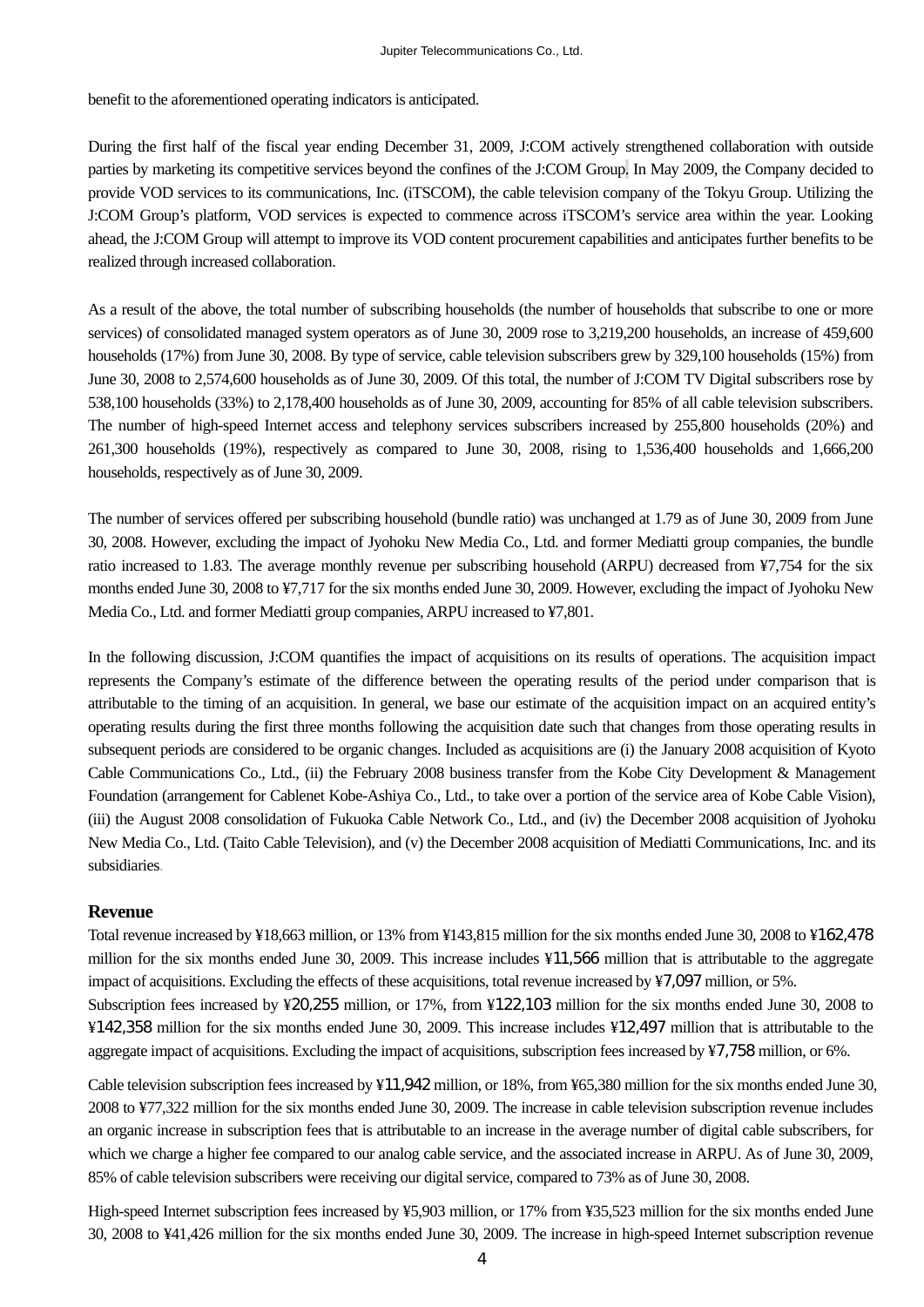includes a ¥3,436 million, or 10% organic increase in subscription fees that is attributable to the net effect of (i) an increase in the average number of high-speed Internet subscribers, and (ii) lower ARPU due to product bundling discounts.

Telephony subscription fees increased by ¥2,410 million, or 11%, from ¥21,200 million for the six months ended June 30, 2008 to ¥23,610 million for the six months ended June 30, 2009. The increase in telephony subscription revenue includes a ¥1,402 million, or 7% organic increase in subscription fees that is attributable to (i) an increase in the average number of telephony subscribers and (ii) lower ARPU due to a decrease in call volumes.

Other revenue decreased by ¥1,592 million, or 7%, from ¥21,712 million for the six months ended June 30, 2008 to ¥20,120 million for the six months ended June 30, 2009. This decrease is primarily attributable to lower construction revenue.

#### **Operating Costs and Expenses**

Operating and programming costs increased by ¥3,839 million, or 7%, from ¥55,803 million for the six months ended June 30, 2008 to ¥59,642 million for the six months ended June 30, 2009. This increase includes ¥3,036 million that is attributable to the aggregate impact of acquisitions. The remaining increase is due primarily to an increase in subscriber related cost and personnel cost.

Selling, general and administrative expenses increased by ¥3,684 million, or 13%, from ¥29,333 million for the six months ended June 30, 2008 to ¥33,017 million for the six months ended June 30, 2009. This increase includes ¥3,559 million that is attributable to the aggregate impact of acquisitions. The remaining increase is primarily attributable to increases in personnel costs partially offset by lower advertising and sales promotion costs. .

Depreciation and amortization expenses increased by ¥6,182 million, or 19%, from ¥33,239 million for the six months ended June 30, 2008 to ¥39,421 million for the six months ended June 30, 2009. This increase is attributable to the aggregate impact of acquisitions and additions to fixed assets related to the installation of services to new customers.

Operating income, as a result of the above items, increased by ¥4,958 million, or 19% from ¥25,440 million for the six months ended June 30, 2008 to ¥30,398 million for the six months ended June 30, 2009.

Interest expense, net increased by ¥195 million, or 8%, from ¥2,329 million for the six months ended June 30, 2008 to ¥2,524 million for the six months ended June 30, 2009.

Income before non controlling interests and income taxes increased by ¥4,645 million, or 20% from ¥23,708 million for the six months ended June 30, 2008 to ¥28,353 million for the six months ended June 30, 2009.

Net income attributable to J:COM shareholders increased by ¥1,246 million, or 10%, from ¥13,063 million for the six months ended June 30, 2008 to ¥14,309 million for the six months ended June 30, 2009 for the reasons set forth above.

# **2. Financial position**

#### **Asset, Liability and Shareholders' equity**

Total assets increased by ¥7,469 million, from ¥755,670 million as of December 31, 2008 to ¥763,139 million as of June 30, 2009. The increase is primarily due to cash provided from operations for the six months ended June 30, 2009.

Total liabilities decreased by ¥6,395 million, from ¥397,383 million as of December 31, 2008 to ¥390,988 million as of June 30, 2009. The decrease is primarily due to a decrease in long-term debt, and capital lease obligations.

Total J:COM shareholders' equity increased by ¥12,801 million, from ¥349,352 million as of December 31, 2008 to ¥362,153 million as of June 30, 2009. The increase is primarily due to net income attributable to J:COM shareholders for the six months ended June 30, 2009.

#### **Cash flows**

For the six months ended June 30, 2009, the net cash provided by our operating activities of ¥57,502 million, and existing cash and cash equivalent was used to fund net cash used in our investing and financing activities of ¥23,253 million and ¥16,057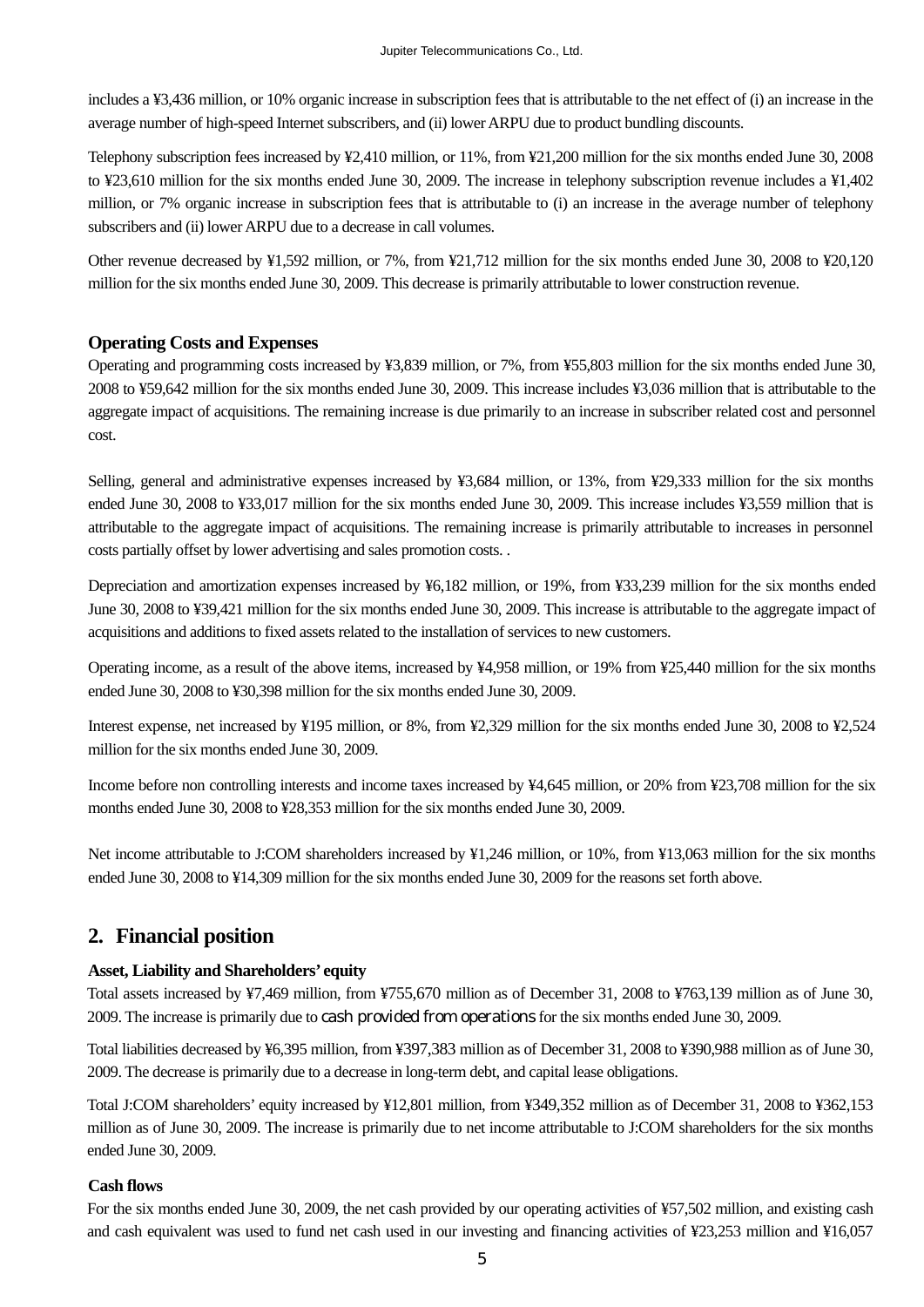million, respectively.

*Cash Provided by Operating Activities.* Net cash flows provided by operating activities increased ¥12,677 million, or 28% from ¥44,825 million for the six months ended June 30, 2008 to ¥57,502 million for the six months ended June 30, 2009. The increase is primarily attributable to the net effect of an increase in cash generated from our revenues, an increase in cash paid for income taxes and changes in working capital accounts.

*Cash Used in Investing Activities.* Net cash used in investing activities increased ¥3,189 million from ¥20,064 million for the six months ended June 30, 2008 to ¥23,253 million for the six months ended June 30, 2009. The net cash used for the six month ended June 30, 2009 primarily consisted of ¥23,536 million for capital expenditures.

*Cash Used in Financing Activities.* Net cash used in financing activities increased ¥674 million from ¥15,383 million for the six months ended June 30, 2008 to ¥16,057 million for the six months ended June 30, 2009. The ¥16,057 net cash used in financing activities for the six months ended June 30, 2009 consisted of ¥36,255 million principle payments of long-term debt, ¥9,932 million of principle payments under capital lease obligations and ¥1,715 million of dividends paid to shareholders offset by ¥30,000 million of proceeds from long-term debt.

# **3**.**Outlook for the coming fiscal year**

The Company made no changes in the forecasts since last disclosed on April 28, 2009.

(In millions in yen)

|                                             | Revenue | <b>Operating Income</b> | Income before<br>noncontrolling interests<br>and income taxes | Net income attributable to<br>J:COM shareholders |
|---------------------------------------------|---------|-------------------------|---------------------------------------------------------------|--------------------------------------------------|
| Year ending December 31, 2009<br>(Forecast) | 330,000 | 60,000                  | 54,500                                                        | 29,000                                           |
| Year-on-year-Change (%)                     | 12.1    | 1.8                     | 9.6                                                           |                                                  |

# **4**.**Others**

(1) Changes of significant consolidated subsidiaries

None

(2) Adoption of simplified method or specific method to quarterly consolidated financial statements

None

- (3) Change in significant accounting policies, procedures and presentation in quarterly consolidated financial statements:
	- (i) Changes due to revision of accounting standards and other regulations : Yes
	- (ii) Others : None

## **Accounting Change Note**

#### **SFAS 160**

In December 2007, the Financial Accounting Standards Board (FASB) issued Statement of Financial Accounting Standards (SFAS) No.160 (SFAS160). SFAS 160 establishes accounting and reporting standards for the noncontrolling interest in a subsidiary and for the deconsolidation of a subsidiary. It also states that a noncontrolling interest in a subsidiary is an ownership interest in a consolidated entity that should be reported as equity in the consolidated financial statements. In addition, SFAS 160 requires (i) that consolidated net income include the amounts attributable to both the parent and noncontrolling interest, (ii) that a parent recognize a gain or loss in net income when a subsidiary is deconsolidated and (iii) expanded disclosures that clearly identify and distinguish between the interests of the parent owners and the interests of the noncontrolling owners of a subsidiary. SFAS 160 is effective for fiscal periods, and interim periods within those fiscal years, beginning on or after December 15, 2008. The Company adopted SFAS 160 effective January 1, 2009 and such adoption resulted in (i) a change in the presentation of minority interests in subsidiaries, which was reclassified to "noncontrolling interests" within equity as of January 1, 2009.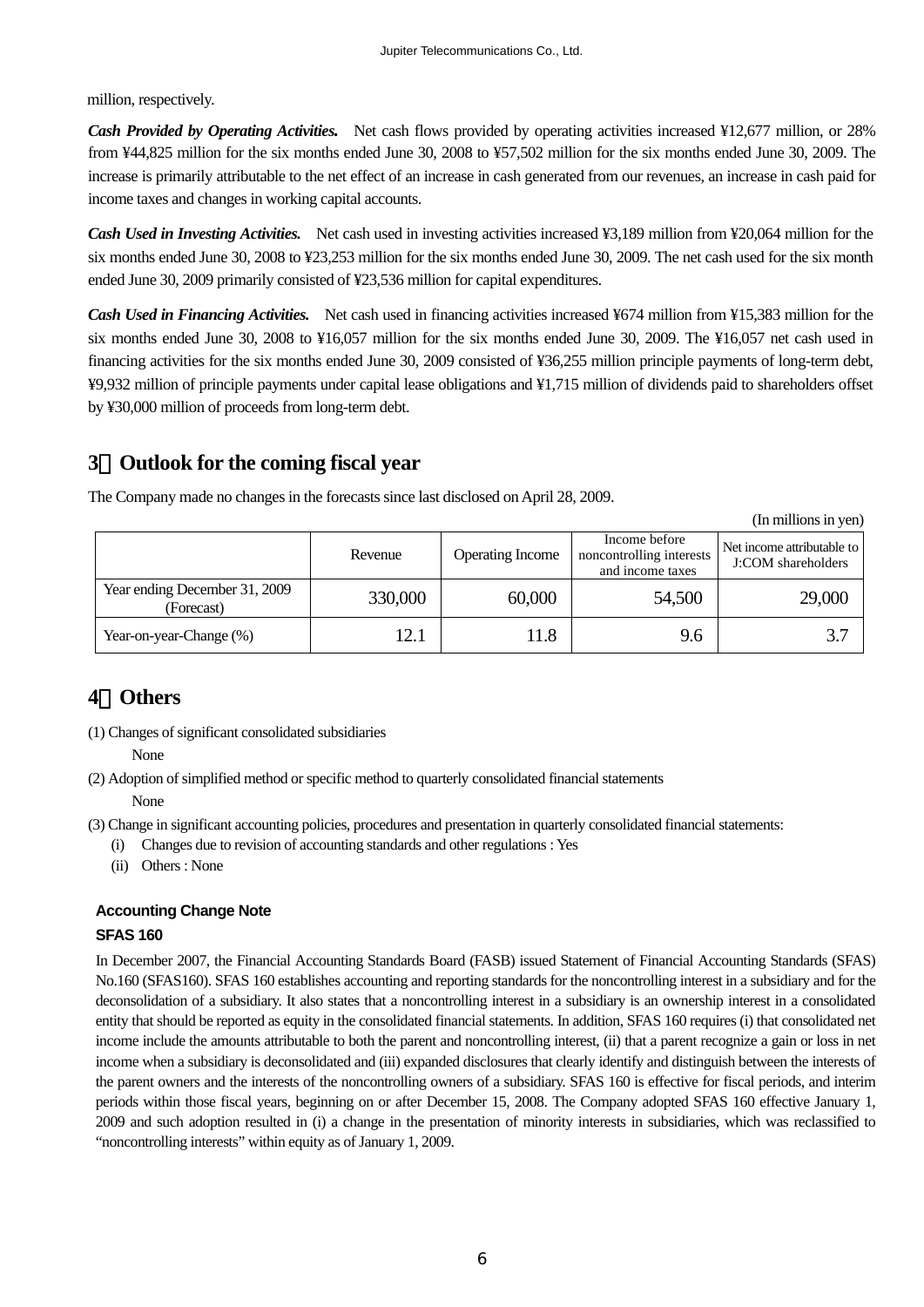# **5. Consolidated Financial Statements**

## **JUPITER TELECOMMUNICATIONS CO., LTD. AND SUBSIDIARIES**

# **CONSOLIDATED STATEMENTS OF INCOME**

|                                                              |                                             |                                      |          |        | (YEN IN MILLIONS, EXCEPT SHARE AND PER SHARE AMOUNTS) |  |
|--------------------------------------------------------------|---------------------------------------------|--------------------------------------|----------|--------|-------------------------------------------------------|--|
| <b>Account</b>                                               | <b>Six months</b><br>ended June 30,<br>2009 | Six months<br>ended June 30,<br>2008 | Change   |        | Year ended<br>December 31,<br>2008                    |  |
|                                                              | Amount                                      | Amount                               | Amount   | (%)    | Amount                                                |  |
| Revenue:                                                     |                                             |                                      |          |        |                                                       |  |
| Subscription fees                                            | 142,358                                     | 122,103                              | 20,255   | 16.6   | 251,849                                               |  |
| Other                                                        | 20,120                                      | 21,712                               | (1,592)  | (7.3)  | 42,459                                                |  |
|                                                              | 162,478                                     | 143,815                              | 18,663   | 13.0   | 294,308                                               |  |
| Operating costs and expenses                                 |                                             |                                      |          |        |                                                       |  |
| Operating and programming costs                              | (59, 642)                                   | (55,803)                             | (3,839)  | (6.9)  | (112,099)                                             |  |
| Selling, general and administrative<br>expenses              | (33,017)                                    | (29, 333)                            | (3,684)  | (12.6) | (59, 514)                                             |  |
| Depreciation and amortization                                | (39, 421)                                   | (33,239)                             | (6, 182) | (18.6) | (69,020)                                              |  |
|                                                              | (132,080)                                   | (118,375)                            | (13,705) | (11.6) | (240, 633)                                            |  |
| Operating income                                             | 30,398                                      | 25,440                               | 4,958    | 19.5   | 53,675                                                |  |
| Other income (expenses) :                                    |                                             |                                      |          |        |                                                       |  |
| Interest expense, net:                                       |                                             |                                      |          |        |                                                       |  |
| <b>Related parties</b>                                       | (835)                                       | (717)                                | (118)    | (16.6) | (1, 479)                                              |  |
| Other                                                        | (1,689)                                     | (1,612)                              | (77)     | (4.7)  | (3,240)                                               |  |
| Equity in earnings of affiliates                             | 207                                         | 284                                  | (77)     | (26.9) | 600                                                   |  |
| Other income, net                                            | 272                                         | 313                                  | (41)     | (13.6) | 177                                                   |  |
| Income before noncontrolling<br>interests and income taxes   | 28,353                                      | 23,708                               | 4,645    | 19.6   | 49,733                                                |  |
| Income tax expense                                           | (12,662)                                    | (9,659)                              | (3,003)  | (31.1) | (19, 476)                                             |  |
| Net income                                                   | 15,691                                      | 14,049                               | 1,642    | 11.7   | 30,257                                                |  |
| Less: Net income attributable to<br>noncontrolling interests | (1, 382)                                    | (986)                                | (396)    | (40.2) | (2,293)                                               |  |
| Net income attributable to J:COM<br>Shareholders             | 14,309                                      | 13,063                               | 1,246    | 9.5    | 27,964                                                |  |
| Per share data                                               |                                             |                                      |          |        |                                                       |  |

*(Note) Percentages are calculated based on amounts before rounded in Change column.*

Net income attributable to J:COM

Weighted average number of ordinary

shareholders per share

shares outstanding

– basic 2,086.06 1,906.79 179.27 9.4 4,079.61 – diluted 2,085.72 1,903.49 182.23 9.6 4,076.17

– basic 6,859,120 6,851,517 7,603 0.1 6,854,535 – diluted 6,860,230 6,863,393 (3,163) (0.0) 6,860,334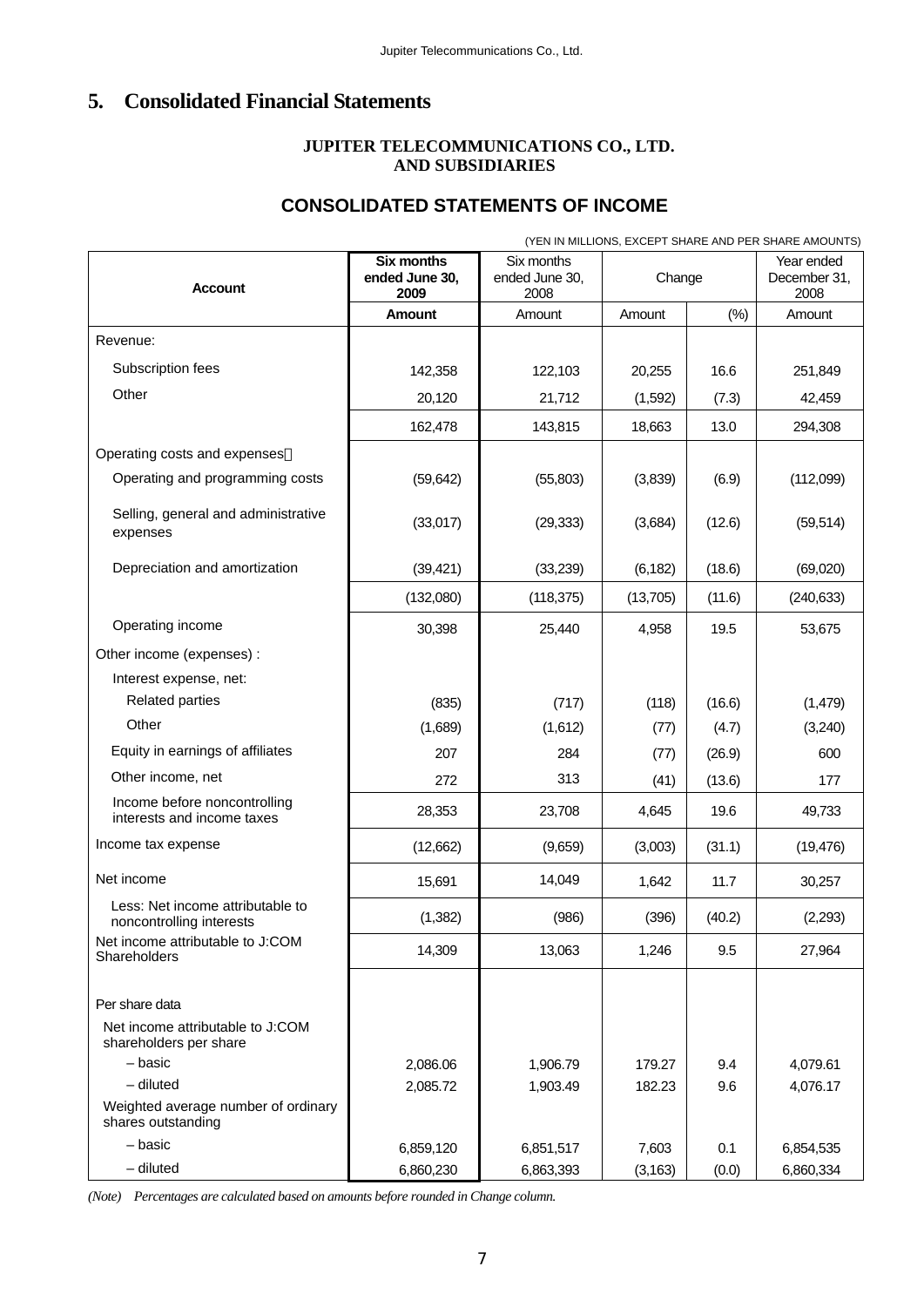#### **JUPITER TELECOMMUNICATIONS CO., LTD. AND SUBSIDIARIES**

# **CONSOLIDATED BALANCE SHEETS**

|                                           |               |                   | (YEN IN MILLIONS) |
|-------------------------------------------|---------------|-------------------|-------------------|
| <b>Account</b>                            | June 30, 2009 | December 31, 2008 | Change            |
|                                           | <b>Amount</b> | <b>Amount</b>     | <b>Amount</b>     |
| Current assets:                           |               |                   |                   |
| Cash and cash equivalents                 | 39,695        | 21,503            | 18,192            |
| Accounts receivable                       | 13,511        | 14,838            | (1, 327)          |
| Allowance for doubtful accounts           | (415)         | (396)             | (19)              |
| Deferred tax assets - current             | 11,126        | 11,429            | (303)             |
| Prepaid expenses and other current assets | 7,194         | 7,250             | (56)              |
| Total current assets                      | 71,111        | 54,624            | 16,487            |
| Investments:                              |               |                   |                   |
| Investments in affiliates                 | 13,606        | 13,363            | 243               |
| Investments in other securities, at cost  | 2.143         | 2,141             | 2                 |
| <b>Total investments</b>                  | 15,749        | 15,504            | 245               |
| Property and equipment, at cost:          |               |                   |                   |
| Land                                      | 3,918         | 3,056             | 862               |
| Distribution system and equipment         | 647,053       | 620,017           | 27,036            |
| Support equipment and buildings           | 48,369        | 45,580            | 2,789             |
|                                           | 699,340       | 668,653           | 30,687            |
| Less accumulated depreciation             | (320, 587)    | (284, 919)        | (35,668)          |
| Total property and equipment              | 378,753       | 383,734           | (4,981)           |
| Other assets:                             |               |                   |                   |
| Goodwill                                  | 245,848       | 246,196           | (348)             |
| Identifiable intangible assets, net       | 35,840        | 38,159            | (2,319)           |
| Deferred tax assets - non current         | 2,221         | 4,137             | (1,916)           |
| Other                                     | 13,617        | 13,316            | 301               |
| Total other assets                        | 297,526       | 301,808           | (4,282)           |
| Total assets                              | 763,139       | 755,670           | 7,469             |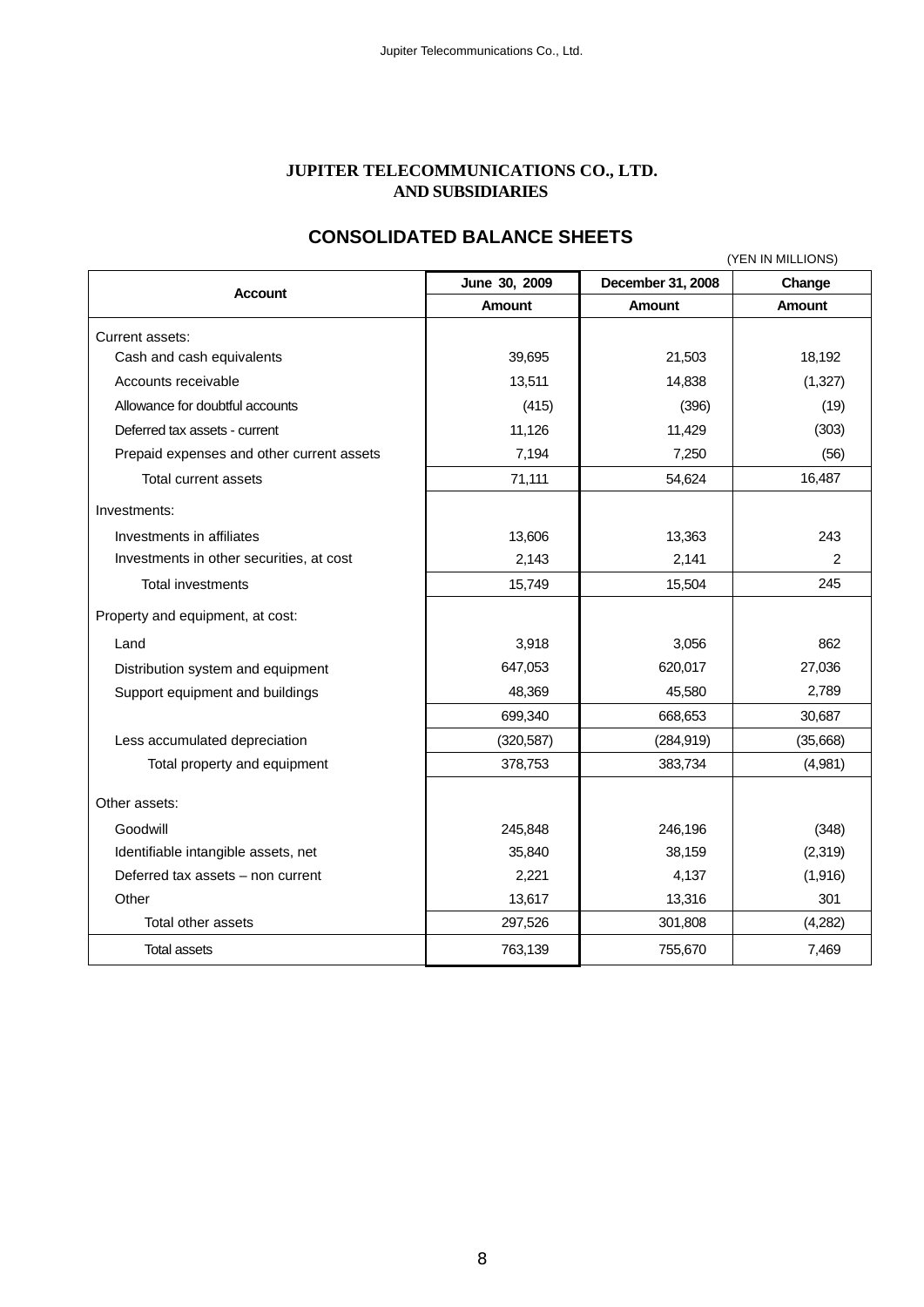(YEN IN MILLIONS)

| <b>Account</b>                                   | June 30, 2009 | December 31, 2008 | Change        |
|--------------------------------------------------|---------------|-------------------|---------------|
|                                                  | <b>Amount</b> | <b>Amount</b>     | <b>Amount</b> |
| <b>Current liabilities:</b>                      |               |                   |               |
| Short-term loans                                 | 7,255         | 6,092             | 1,163         |
| Long-term debt-current portion                   | 12,388        | 12,453            | (65)          |
| Capital lease obligations-current portion        |               |                   |               |
| <b>Related parties</b>                           | 16,014        | 15,355            | 659           |
| Other                                            | 3,625         | 3,108             | 517           |
| Accounts payable                                 | 21,933        | 21,298            | 635           |
| Income taxes payable                             | 9,968         | 9,907             | 61            |
| Deposit from related parties                     | 4,381         | 4,124             | 257           |
| Deferred revenue - current portion               | 7,564         | 7,314             | 250           |
| Accrued expenses and other liabilities           | 9,236         | 10,059            | (823)         |
| <b>Total current liabilities</b>                 | 92,364        | 89,710            | 2,654         |
|                                                  |               |                   |               |
| Long-term debt, less current portion             | 164,298       | 170,488           | (6, 190)      |
| Capital lease obligations, less current portion: |               |                   |               |
| <b>Related parties</b>                           | 38,176        | 38,705            | (529)         |
| Other                                            | 5,466         | 6,763             | (1, 297)      |
| Deferred revenue                                 | 63,726        | 66,537            | (2,811)       |
| Deferred tax liabilities - non current           | 11,819        | 11,827            | (8)           |
| Other liabilities                                | 15,139        | 13,353            | 1,786         |
| <b>Total liabilities</b>                         | 390,988       | 397,383           | (6, 395)      |
|                                                  |               |                   |               |
| Shareholders' equity:                            |               |                   |               |
| Ordinary shares no par value                     | 117,218       | 117,162           | 56            |
| Additional paid-in capital                       | 226,523       | 226,388           | 135           |
| Retained earnings                                | 27,050        | 14,457            | 12,593        |
| Treasury stock                                   | (7,520)       | (7,520)           |               |
| Accumulated other comprehensive loss             | (1, 118)      | (1, 135)          | 17            |
| Total J:COM shareholders' equity                 | 362,153       | 349,352           | 12,801        |
| Noncontrolling interests in subsidiaries         | 9,998         | 8,935             | 1,063         |
| Total shareholders' equity                       | 372,151       | 358,287           | 13,864        |
| Total liabilities and shareholders' equity       | 763,139       | 755,670           | 7,469         |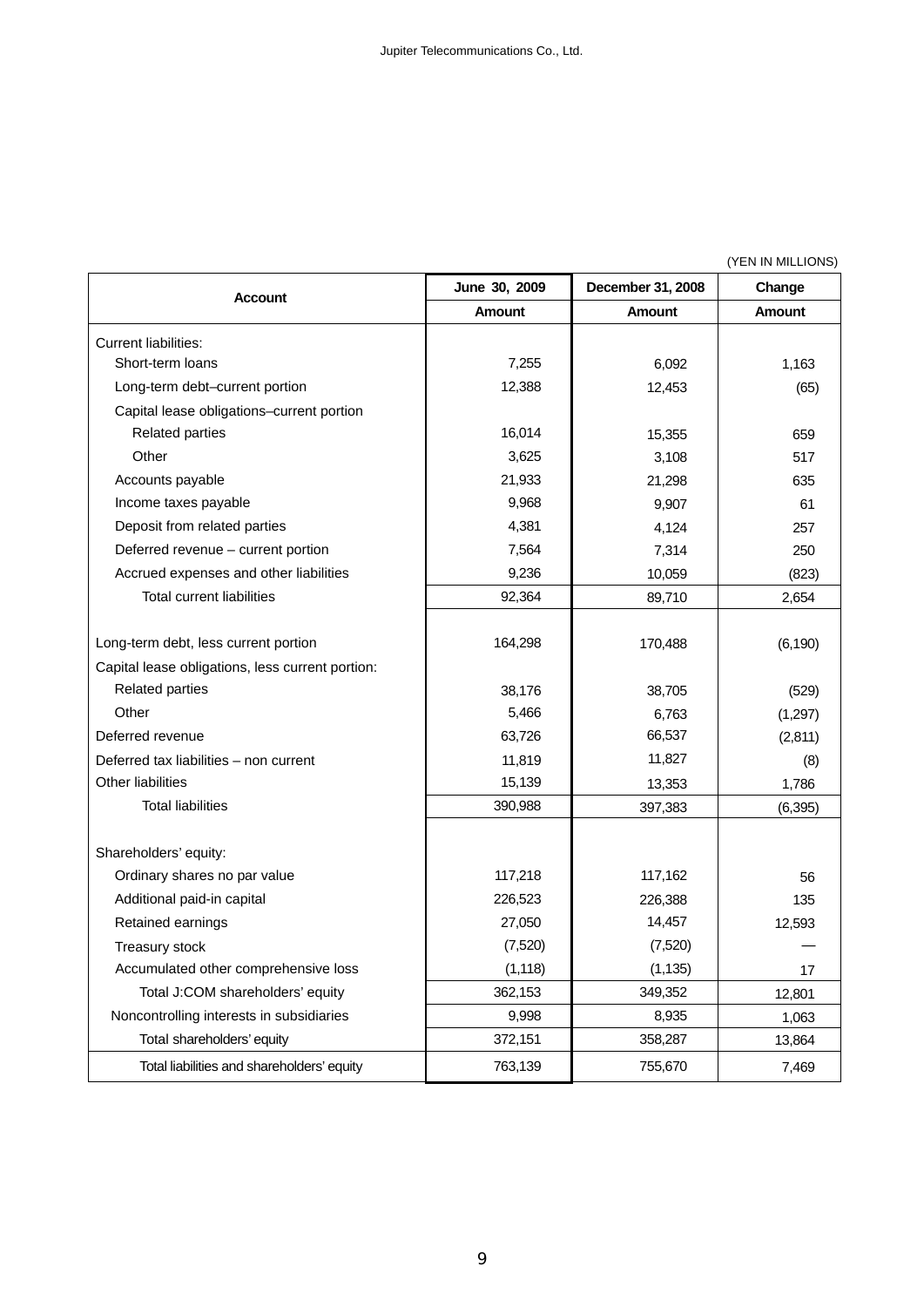## **JUPITER TELECOMMUNICATIONS CO., LTD. AND SUBSIDIARIES**

# **CONSOLIDATED STATEMENTS OF CASH FLOWS**

|                                                                                                                                       |                                             |                                      | (YEN IN MILLIONS)                  |
|---------------------------------------------------------------------------------------------------------------------------------------|---------------------------------------------|--------------------------------------|------------------------------------|
|                                                                                                                                       | <b>Six months</b><br>ended June 30,<br>2009 | Six months<br>ended June<br>30, 2008 | Year ended<br>December 31,<br>2008 |
| <b>Classification</b>                                                                                                                 | <b>Amount</b>                               | Amount                               | <b>Amount</b>                      |
| Cash flows from operating activities:                                                                                                 |                                             |                                      |                                    |
| Net income                                                                                                                            | 15,691                                      | 14,049                               | 30,257                             |
| Adjustments to reconcile net income to net cash provided by<br>operating activities:                                                  |                                             |                                      |                                    |
| Depreciation and amortization                                                                                                         | 39,421                                      | 33,239                               | 69,020                             |
| Equity in earnings of affiliates                                                                                                      | (207)                                       | (284)                                | (600)                              |
| Stock compensation expenses                                                                                                           | 57                                          | 25                                   | 55                                 |
| Deferred income taxes                                                                                                                 | 1,803                                       | 1,973                                | 2,772                              |
| Non-cash gain from forgiveness of debt<br>Changes in operating assets and liabilities, excluding effects of<br>business combinations: |                                             | (135)                                | (135)                              |
| Decrease in accounts receivable, net                                                                                                  | 1,338                                       | 1,131                                | 96                                 |
| Increase in prepaid expenses and other current assets                                                                                 | (433)                                       | 1,549                                | (1,273)                            |
| Increase in other assets                                                                                                              | (290)                                       | (47)                                 | (2, 339)                           |
| Decrease in accounts payable                                                                                                          | (246)                                       | (4,626)                              | (3, 418)                           |
| Increase in accrued expenses and other liabilities                                                                                    | 1,515                                       | 1,384                                | 7,247                              |
| Decrease in deferred revenue                                                                                                          | (1, 147)                                    | (335)                                | (990)                              |
| Net cash provided by operating activities                                                                                             | 57,502                                      | 44,825                               | 100,692                            |
| Cash flows from investing activities:                                                                                                 |                                             |                                      |                                    |
| Capital expenditures                                                                                                                  | (23, 536)                                   | (17, 254)                            | (46, 972)                          |
| Acquisitions of new subsidiaries, net of cash acquired                                                                                |                                             | (1, 131)                             | (27,700)                           |
| Acquisition of business operation                                                                                                     |                                             | (1,710)                              | (1,710)                            |
| Other investing activities                                                                                                            | 283                                         | 31                                   | 25                                 |
| Net cash used in investing activities                                                                                                 | (23, 253)                                   | (20,064)                             | (76, 357)                          |
| Cash flows from financing activities:                                                                                                 |                                             |                                      |                                    |
| Proceeds from issuance of common stock                                                                                                | 111                                         | 727                                  | 856                                |
| Acquisition of noncontrolling interests in consolidated subsidiaries                                                                  | (176)                                       |                                      |                                    |
| Net increase/(decrease) in short-term loans                                                                                           | 1,163                                       | (200)                                | (294)                              |
| Proceeds from long-term debt                                                                                                          | 30,000                                      | 25,284                               | 55,284                             |
| Principal payments of long-term debt                                                                                                  | (36, 255)                                   | (33, 451)                            | (62, 438)                          |
| Principal payments under capital lease obligations                                                                                    | (9,932)                                     | (8, 499)                             | (17, 105)                          |
| Cash dividend paid to shareholders                                                                                                    | (1,715)                                     |                                      | (3, 428)                           |
| Other financing activities                                                                                                            | 747                                         | 756                                  | 1,403                              |
| Net cash used in financing activities                                                                                                 | (16,057)                                    | (15, 383)                            | (25, 722)                          |
| Net increase/(decrease) in cash and cash equivalents                                                                                  | 18,192                                      | 9,378                                | (1, 387)                           |
| Cash and cash equivalents at beginning of year                                                                                        | 21,503                                      | 22,890                               | 22,890                             |
| Cash and cash equivalents at end of period                                                                                            | 39,695                                      | 32,268                               | 21,503                             |